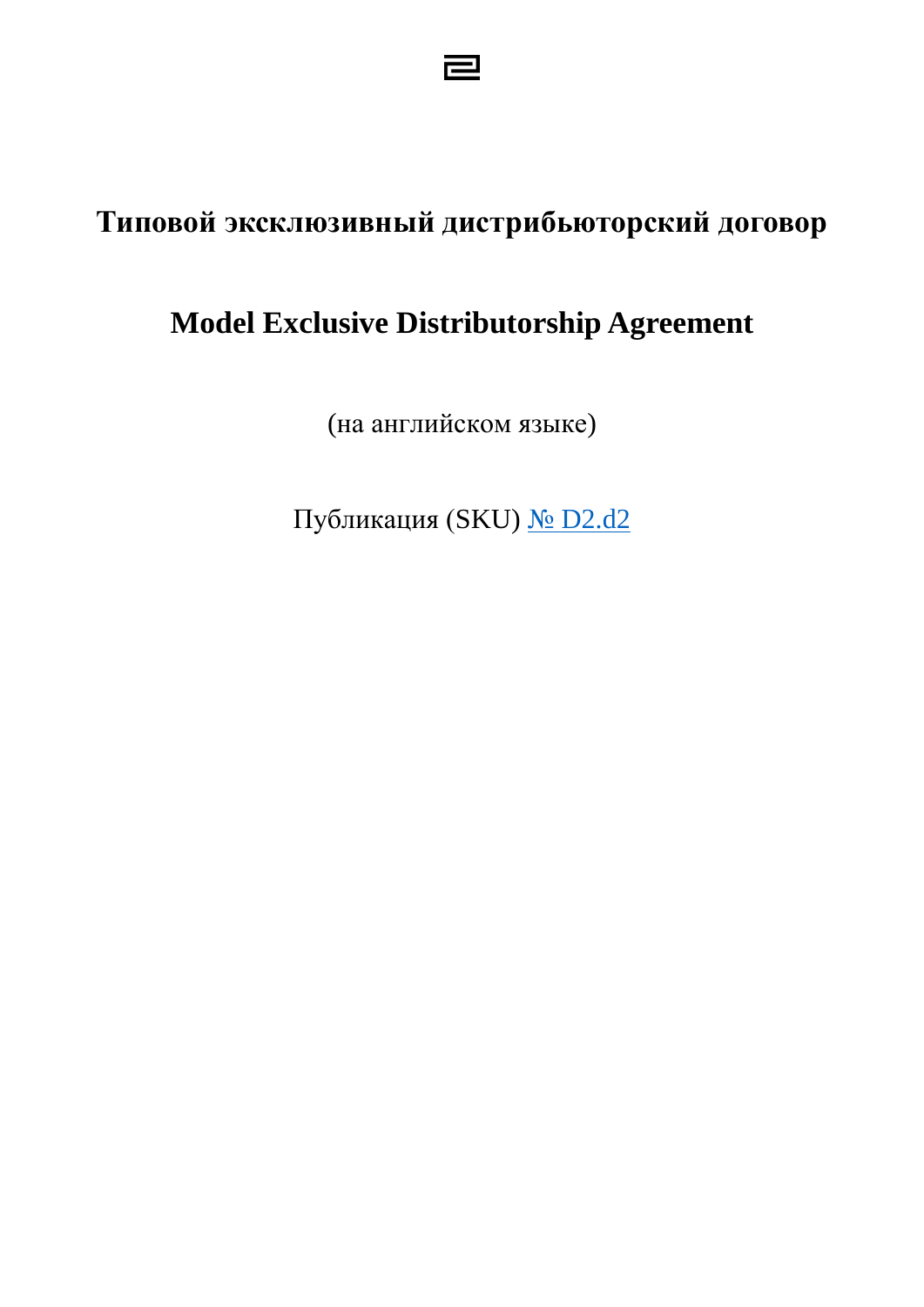THIS DISTRIBUTORSHIP AGREEMENT, hereinafter referred to as "this Agreement", BETWEEN \_\_\_\_\_\_\_\_\_\_\_\_, a company incorporated under the laws of \_\_\_\_\_ and having a place of business at \_\_\_\_\_\_\_\_\_, hereinafter referred to as "the Supplier", and \_\_\_\_\_\_\_\_, having its Registered Office at \_\_\_\_\_\_\_\_\_\_\_\_\_\_\_\_\_\_\_\_\_\_\_\_\_\_\_\_\_\_\_, hereinafter referred to as "the Customer".

WHEREAS, the Supplier is in the business of manufacturing the Products; and the Customer carries on the business of selling and servicing the Products in the Territory and wishes to purchase the Products from the supplier for that business and the Supplier is willing to supply the Products to the Customer on the terms set out in this Agreement; and

WHEREAS, the Supplier and the Customer have agreed that the Customer shall be the exclusive and sole distributor for the products in the Territory for the duration of this Agreement.

NOW THEREFORE, it is hereby contracted upon and agreed between the parties as follows:

## **1. DEFINITIONS**

1.1 In this Agreement and Schedule the following words shall have the following meanings attributed to them unless otherwise specified.

1.1.1 COMMENCEMENT DATE means 20 1

1.1.2 AMOUNT means the amount set forth in Schedule 1 of this Agreement.

1.1.3 ORDER(S) means a written order for Products in such form as the Supplier may prescribe from time to time.

1.1.4 PRODUCTS means \_\_\_\_\_\_\_\_\_\_\_\_\_\_\_\_, and related products as manufactured by the Supplier as listed in Schedule 1 of this Agreement.

1.1.5 SCHEDULE means the schedules and their constituent parts annexed hereto and forming part of this Agreement.

1.1.6 TERRITORY means \_\_\_\_\_\_\_\_\_\_\_\_\_\_\_\_\_\_\_\_\_ *(указать страну или группу стран, например, the North American Continent, specifically excluding Alaska)*, and others to be mutually agreed.

1.2 The headings are inserted for convenience only and shall not affect the construction or interpretation of this Agreement.

### **2. SUPPLY OF THE PRODUCTS**

2.1 Subject to the provisions of this Clause, the Supplier shall accept Orders from the Customer to buy the Products from the start of business on the Commencement Date.

2.2 Acceptance by the Supplier of any Order shall result in a contract for the sale of the Products which are the subject of such Order.

2.3 The Customer agrees to submit its Order(s) as far as possible in advance of the required delivery dates.

2.4 The Supplier will use its best efforts to fill the Order(s) of the Customer promptly upon receipt. All deliveries shall be made and delivered to the Customer F.O.B. point of shipment. The Customer is responsible for all shipment costs and customs duties and taxes payable on the product. The Customer may return any Products which are defective at the expense of the Supplier. The Supplier will replace such defective Products at its own expense as soon as practicable.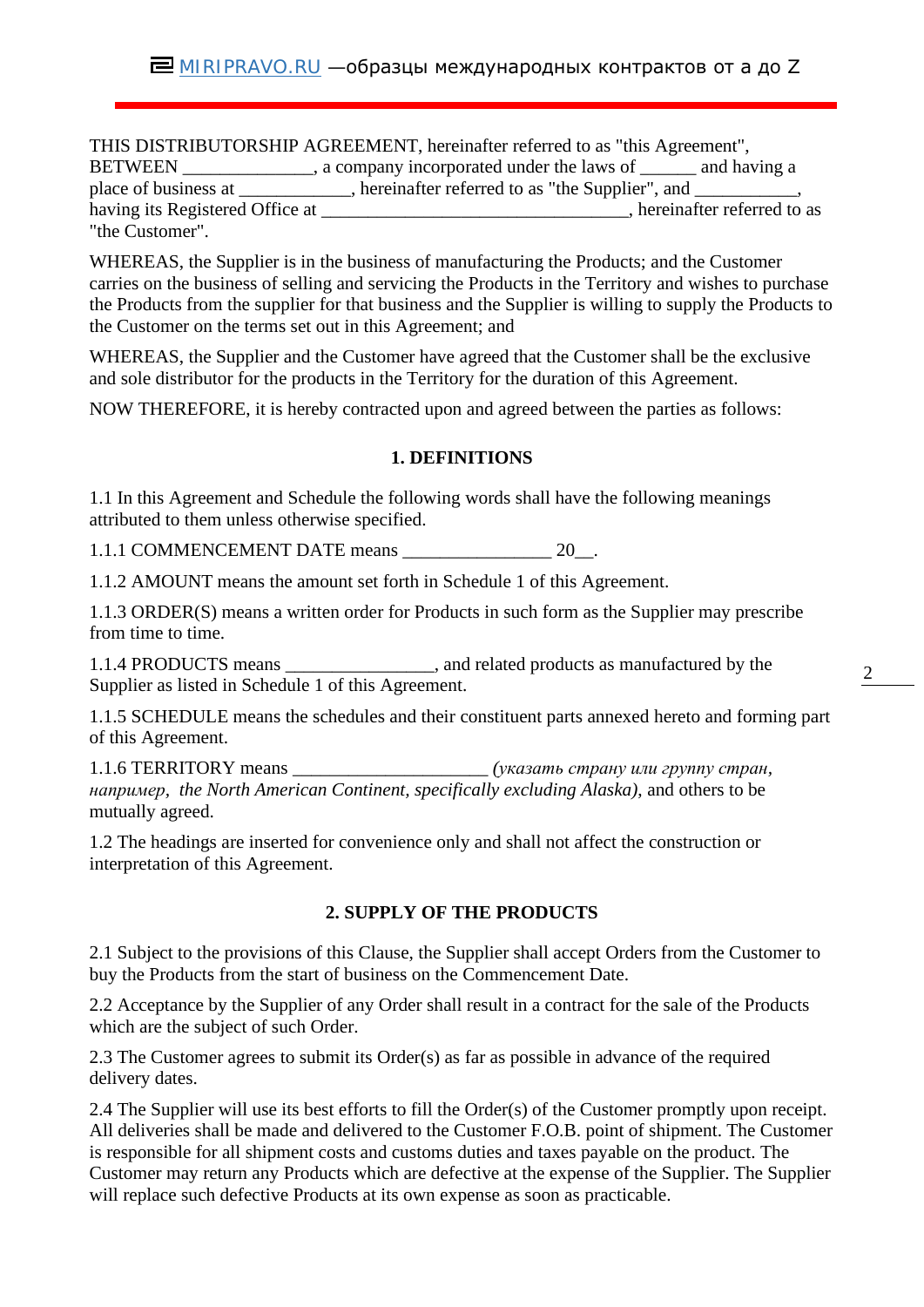# **3. RISK AND TITLE**

3.1 Risk or damage to or loss of the Products shall pass to the Customer at the date and time of delivery of the Products to the Customer in \_\_\_\_\_\_\_\_\_\_\_\_\_\_ *(указать город)*.

3.2 Notwithstanding delivery and the passing of risk in the Products, or any other provision of this agreement, the property in and title to the Products shall not pass to the Customer until the Supplier has received in cash or cleared funds payment in full of all sums then due from the Customer to the Supplier.

# **4. CONDITIONS OF SALE**

4.1 On the date of shipment of the Products to the Customer, the Supplier shall send to the Customer an invoice specifying the products shipped.

4.2 The Customer shall pay to the Supplier for the products within thirty (30) days of the products arrival in \_\_\_\_\_\_\_\_\_\_\_\_\_ *(указать конечный пункт доставки товаров)*, or such other location as the Customer may from time to time designate.

4.3 Any standard casing size Products not required by the Customer may be returned to the Supplier for refund. Notwithstanding the foregoing all shipment and transport costs shall be the sole responsibility of the Customer. All products must be returned within or before the termination period, if any credit or refund is to be received. All products must be in a resalable condition.

## **5. EXCLUSIVITY**

5.1 For the duration of this Agreement:

5.1.1. The Supplier shall be the exclusive supplier to the Customer in the Territory of the Products;

5.1.2 The Customer shall be the sole exclusive customer of the Supplier in the Territory for the sale of the Products; and

5.2 Except as otherwise agreed between the parties, for a period of three (3) months following the termination of this Agreement;

5.2.1 The Supplier shall continue to be the exclusive supplier to the Customer (or any party nominated by \_\_\_\_\_\_\_\_\_\_\_\_\_\_\_ *(указать наименование юридического лица Поставщика)*) in the Territory of the Products;

5.2.2 The Customer (or the nominee of \_\_\_\_\_\_\_\_\_ *(указать наименование юридического лица Поставщика)*) under Clause 5.2.1 shall continue to be the exclusive customer of the Supplier in the Territory for the sale of the Products; and

5.2.3 The Customer shall not resell the Products outside of the Territory, but each party shall retain the rights and ability to sell the products in the Territory on a non-exclusive basis after the three (3) month period has expired.

Inquiries from outside the Territory will always be discussed, without exception, between the Supplier and the Customer, prior to any action.

## **6. CUSTOMER RESPONSIBILITIES, DUTIES AND OBLIGATIONS**

6.1 The Customer covenants and agrees, for the benefit of the Supplier, that the Customer shall:

6.1.1 Provide all after sales and services for parties to whom it has sold the Products;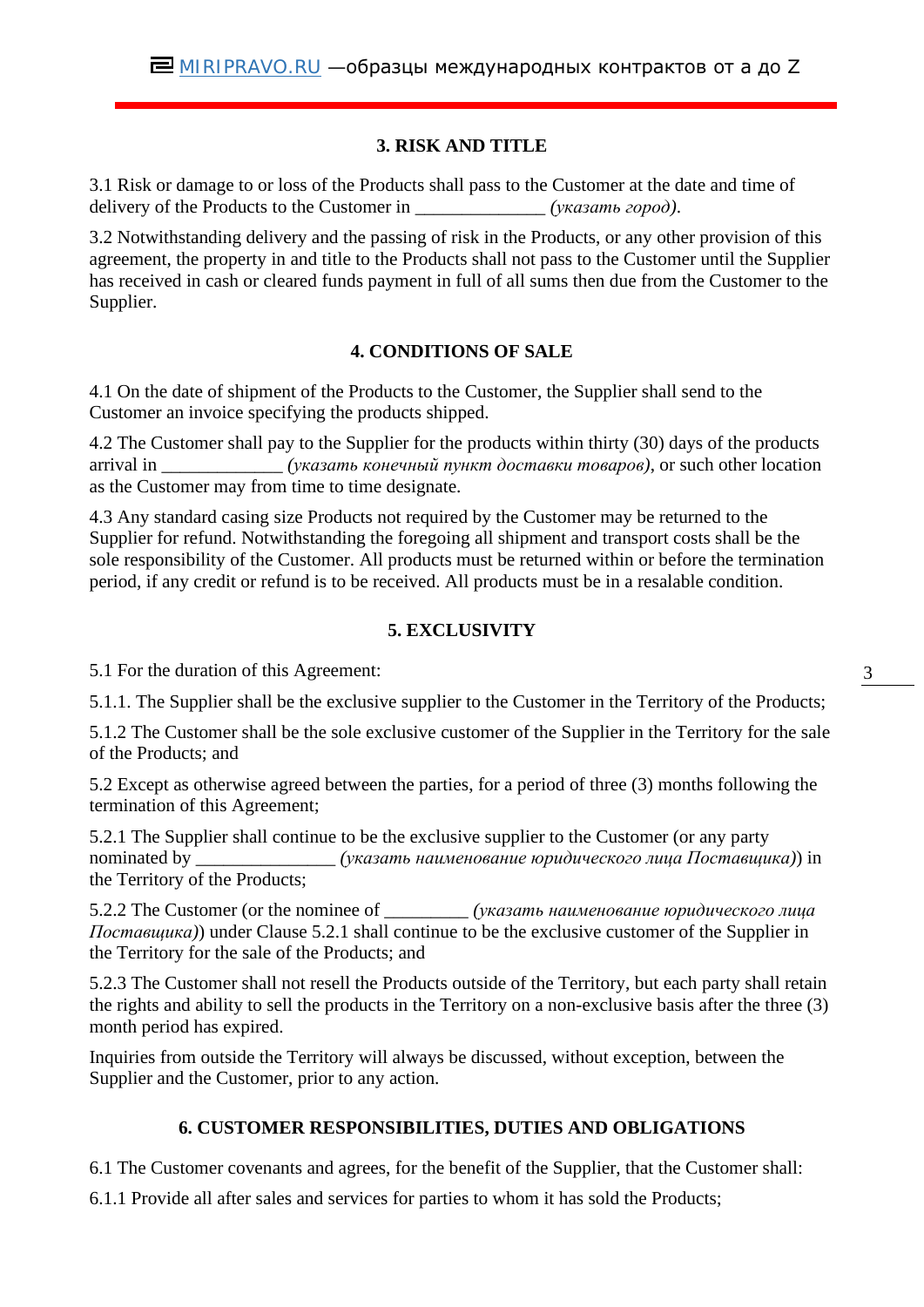6.1.2 Sell the Products as a principal and not on behalf of, or in the name of, the Supplier;

6.1.3 Be responsible for, and at risk for, the collection of all payment from its customers for the sale of the Products;

6.1.4. Notify the Supplier of any invention or improvement it may make relating to any of the Products and promptly enter into negotiations in good faith to transfer all rights to the invention or improvement to the Supplier on such terms as may be agreed. Any new products invented by the Customer which are not related to the Supplier's products covered by this Agreement shall belong to the Customer.

6.1.5 Keep the Supplier informed of any complaint or dispute concerning the Products;

6.1.6. Inform customers of the Supplier's requirements regarding the installation, use and maintenance of the Products set out in the Supplier's instruction manuals as from time to time amended; and

6.1.7. Not make any modification to the Products save as the Supplier may from time to time authorize in writing.

6.2. The Customer shall not be authorized to make any representations or warranties on behalf of the Supplier with respect to the Products and any representations or warranties made or agreements entered into by the Customer in relation to the Products or otherwise shall be its exclusive responsibility.

6.3 The Supplier sells the Products with the intent that they are free of defects in manufacture and workmanship at the time of sale. The Supplier warrants that each of its Products will be free of defects in material and workmanship under normal use and service. The obligation of the Supplier under this warranty shall be limited to the requirement that it make good at the Supplier's place of business any part or parts which are returned to the Supplier by the Customer. If any Products are determined to be defective, all costs associated with regard to the return of the products shall be paid by the Supplier. The Supplier does not warrant any products which are or have been the subject of misuse, accident, repair or alteration which affects the Products' stability or reliability.

6.4 The Supplier agrees to defend, indemnify, and protect the Customer and hold It harmless from any loss or claim which arises out of any defect in the Products which exist at the time the Products are sold to the Customer. The Customer shall give the Supplier immediate notice of any such loss or claim and cooperate fully with the Supplier in the handling of such loss or claim. The Customer agrees to defend, indemnify, and hold the Supplier harmless from any loss or claim which arises out of its negligence or that of it agents, employees or representatives in the installation, sale, servicing or use of the Products.

# **7. INTELLECTUAL PROPERTY AND MARKETING MATERIAL**

7.1 All drawings, notebooks, operating data, specifications, intellectual property, patent rights, and other information, data, and materials concerning the Products furnished to the Customer by the Supplier ("Know-how") shall remain the proprietary and confidential property of the Supplier and shall be used by the Customer only with respect to the sale of the Products pursuant to this Agreement and shall not be used by the Customer in connection with any other project. Such proprietary and confidential information and data shall not be shown or otherwise made available to any third party at any time without the Supplier's prior written consent nor shall any third party be permitted to measure or otherwise technically examine or test the Products without the Suppliers prior written consent. Any such proprietary and confidential information which the Customer determines must be disclosed to its employees shall only be disclosed to its employees on a need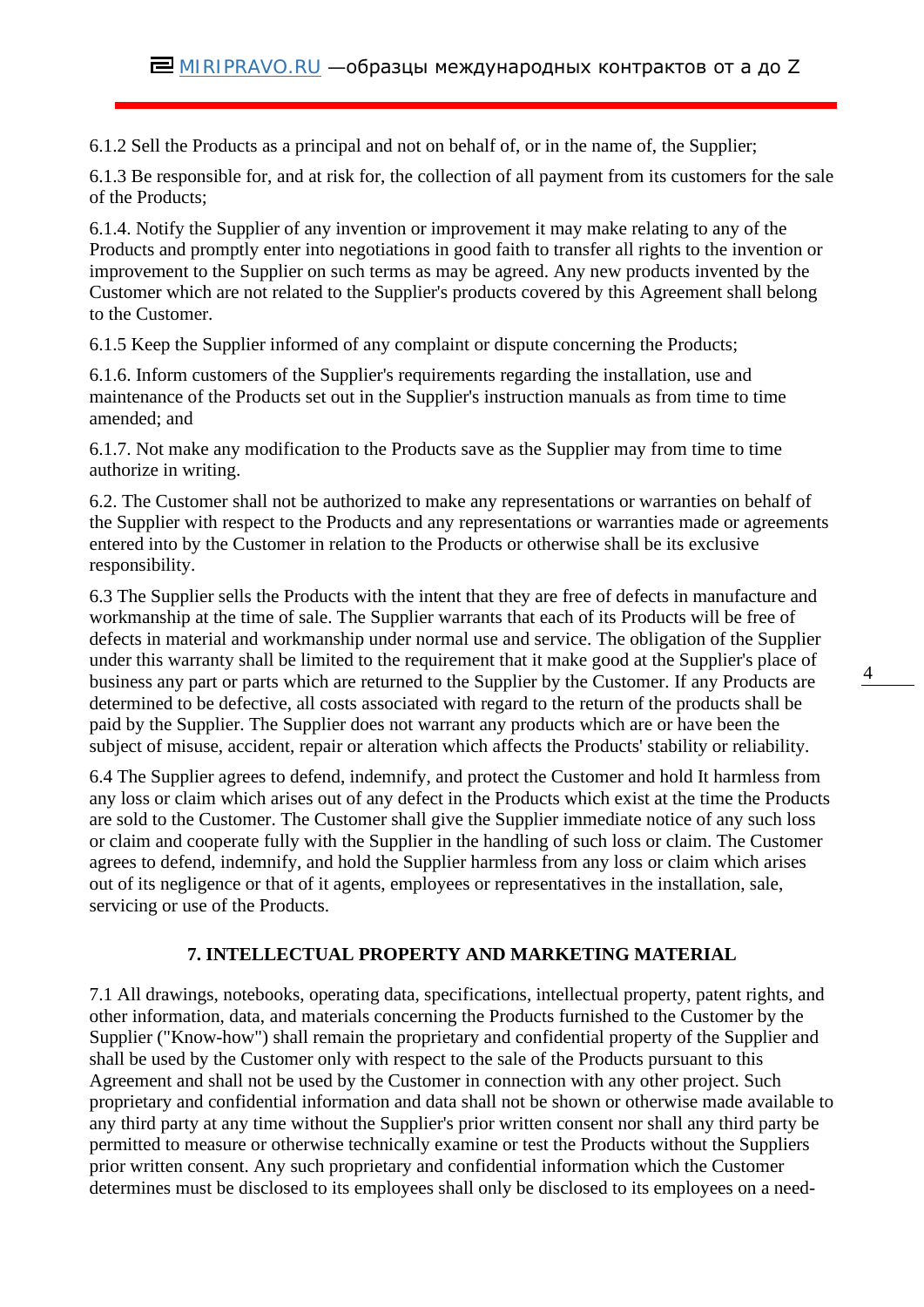to- know basis for the sale of the Products. Intellectual property or patent rights as may be obtained on the basis of the Know-how given or made available to the Customer or with respect to the Products shall remain the exclusive property of the Supplier.

7.2 The Customer may use such of the Supplier's trademarks and logos as the Supplier may from time to time authorize in writing.

7.3 The Customer shall not apply any such trademarks or logos to any item other than a Product or supply or offer to supply any other item in such a way as to mislead purchasers or prospective purchasers into thinking that it is a Product.

7.4 The Customer shall promptly notify the Supplier of any infringement of the Know-how or trademarks of the Supplier of which it becomes and of any claim that the sale of the Products infringes on any person's rights of which it may become aware and shall at there quest and expense of the Supplier take such action in respect of the infringement or claim as the Supplier may request.

7.5 The Supplier will provide the Customer with sufficient quantities of catalogues, advertising materials, service and technical guides relating to the products during the duration of this Agreement.

7.6 The provisions of this Clause 7 shall remain in full force and effect after the termination of this Agreement.

## **8. NO AGENCY**

8.1 Nothing in this Agreement shall be deemed in any way or for any purpose to constitute any party an agent of any other party in the conduct of such party's business. The Supplier and the Customer are independent contractors and the Customer is not and shall not represent itself to be an agent, employee, or representative of the Supplier. The Customer will be entitled to describe itself as a distributor of the Products.

### **9. MODIFICATION AND WAIVER**

9.1 This Agreement may be amended, modified, supplemented, or changed in whole or in part only by an agreement in writing making specific reference to this Agreement executed by each of the parties hereto. No waiver of any term or breach hereof shall be effective unless in writing and executed by the party whose rights are waived thereby.

#### **10. DURATION**

10.1. This Agreement shall continue in full force and effect for a minimum of 2 years, automatically renewable on an annual basis thereafter, until the parties terminate this Agreement by mutual agreement or for good cause.

10.2. Without prejudice to the provisions of Clause 10.1, either party shall be entitled:

10.2.1. By giving no less than ninety (90) days' notices to the other to terminate this Agreement, if the other party fails to make any payment in accordance with this Agreement or commits any other material breach of this Agreement; or

10.2.2. The Supplier shall have the right to terminate forthwith this agreement on the serving of ninety (90) days notice in writing to the Customer if within three (3) months of the date or dates hereof the Customer has not secured orders with the Supplier.

10.2.3. Forthwith to terminate this Agreement if any distress or execution shall be levied upon any